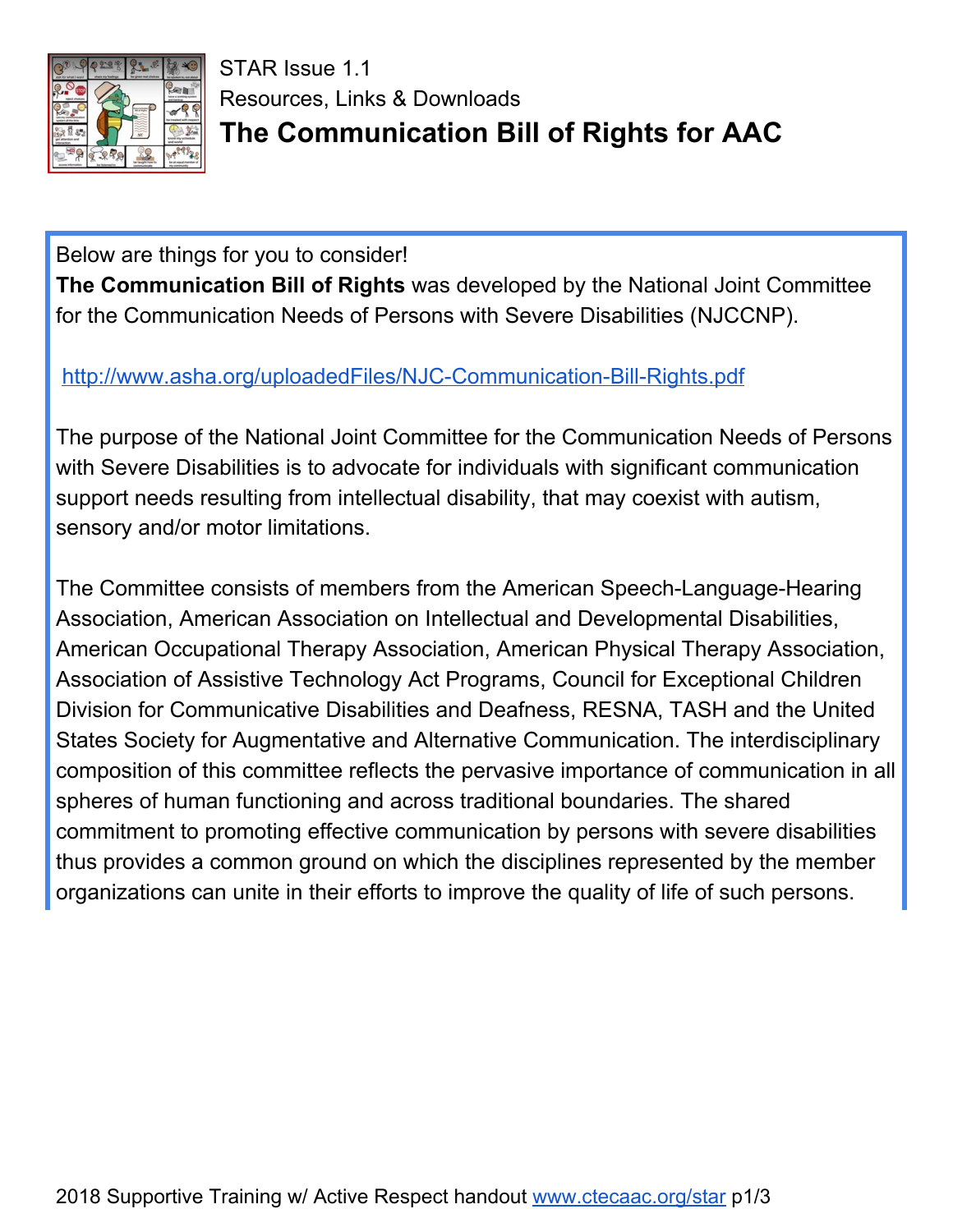

STAR Issue 1.1 Resources, Links & Downloads **The Communication Bill of Rights for AAC**

## **Least Dangerous Assumption**

[http://journals.sagepub.com/doi/abs/10.1177/019874298400900201?journalCode=bhd](http://journals.sagepub.com/doi/abs/10.1177/019874298400900201?journalCode=bhda) [a](http://journals.sagepub.com/doi/abs/10.1177/019874298400900201?journalCode=bhda)

Anne M. Donnellan, University of San Diego School of Leadership and Education Sciences and Professor Emerita, University of Wisconsin, first published February 1, 1984 in Behavioral Disorders, vol. 9, 2: pp.141-150.

## From Abstract

Currently, educators lack longitudinal data measuring both the qualitative and quantitative outcomes of various educational interventions used with handicapped students. As a result, there is no reliable standard to use when designing instructional programs which meet the "criterion of ultimate functioning " (Brown, Nietupski, & Hamre-Nietupski, 1976). The criterion of the least dangerous assumption is presented as an interim standard to use until such data are available. *The criterion of the least dangerous assumption holds that in the absence of conclusive data educational decisions ought to be based on assumptions which, if incorrect, will have the least dangerous effect on the likelihood that students will be able to function independently as adults.*

## **"Presume competence" - further resources**

From Presuming Competence in Practice Posted on January 15, 2017 by Heidi LoStracco, MS, CCC-SLP <http://www.speakforyourself.org/uncategorized/presuming-competence-practice/> Presuming competence is not idealism. Idealism ignores that there are challenges or barriers to overcome. The very definition is that the ideals are often "unrealistic. Presuming competence is a philosophical difference. It's a belief in socializing students for courage instead of compliance. It is more than an ideology because when you start from the mindset that someone is capable and can grow, your actions start to reflect that. There are concrete, evidence-based ways that you can presume competence.